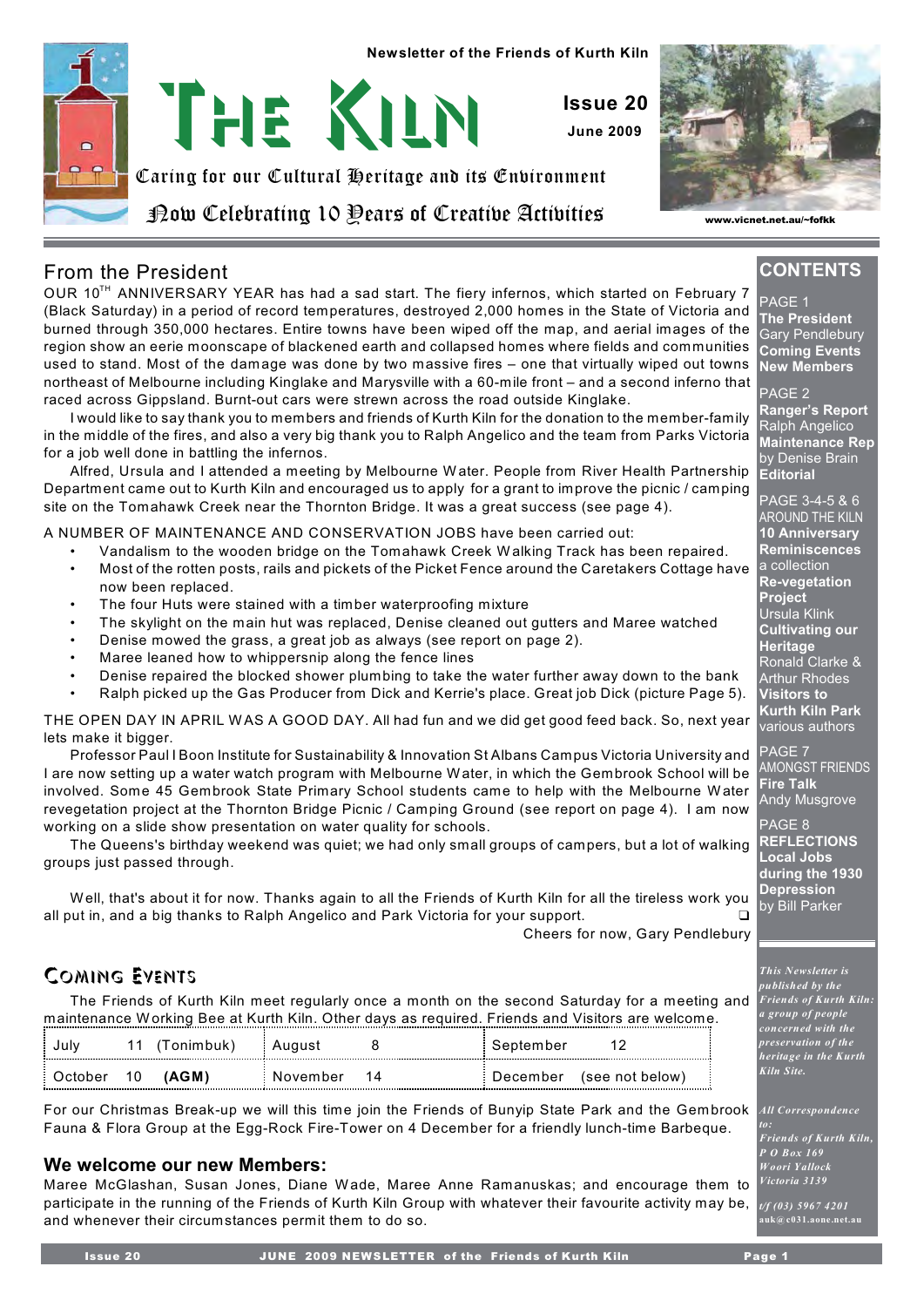

# Ranger's Report

#### **Thank You Dave Drangsholt**

Thanks to Dave Drangsholt, the Friends of Kurth Kiln was formed ten years ago by Dave talking to Ursula Klink one day, on one of her many walks through the park. Meinhard Holtz became the first president

after a committee was formed in June 1999. The Friends of Kurth Kiln have been very active over the last ten years.

The Kiln was overhauled, and the huts and sheds were repaired and maintained to heritage specifications. The display area for cultural artefacts was created and classification of the items started. Numerous grants were achieved over the years to re-vegetate and fence off surrounding areas to help to maintain the Kurth Kiln area. The Thornton W alking Track was developed and a bridge erected over the Tomahawk Creek by the group.

The Kurth Kiln Festival became an annual event and it makes people more aware of the historic heritage of Kurth Kiln and of the Regional Park. Now the area is well served by walkers, day trippers, campers and horse riders; an achievement in no small part due to the wonderful, dedicated and enthusiastic Friends Group.

#### **MAINTENANCE REPORT**

W ELL, W ORK CONTINUES ON AND AROUND THE HUTS at Kurth Kiln, the sky light had to be replaced, which had buckled over the hot summer months, Ralph and Gary did a great job with that, so I was left to clean out the dirty spouting.

The drain from the shower had to be replaced as it went nowhere, which caused the shower to flood all over the floor in the hut, Gary and I did this over a weekend. Gary, Maree (who is Gary's partner) and I often stay at the Kiln over the weekend and holidays to keep an eye on things, and keep vandals at bay, with help from our new appointed security officer, Zeus, who is always by my side He is a valuable asset to our team. Our members have done a great job on the fencing around the huts, and a new gate has also been made.

I have sprayed the blackberries around the Kiln and on a few tracks, but I see there are more shooting up, so back to the spraying when it gets a bit warmer. Mowing and gardening are an ongoing thing, and it is much easier now that we have our own lawn mower and whipper-snipper that were purchased by the group through Ralph, who always gets us a great deal (we would be lost without him).

### **Editorial**

The achievements over many years of the Friends of Kurth Kiln are well **appreciated** by Parks Victoria and the consumers of the park.

Our latest project at Thornton Bridge picnic/camping ground was another success, thanks to a Melbourne W ater grant. The funding was used to fence off and define the camping area. Seven hundred native plants were planted with the help of Grade 5 & 6 students of the Gembrook Primary School. It was a wonderful day and I feel privileged to be involved with a wonderful group of people.

Dorothy Kurth, daughter of Professor Kurth, was at the meeting to celebrate the ten years anniversary and spoke of how proud her dad would have been of all the work done. W hat a wonderful endorsement for the Friends of Kurth Kiln.

Green Core will be working for the next six months in the Bunyip State Park and Kurth Kiln Regional Park from June 29. This will enable more maintenance and development work to be carried out.

The projected fire fighting crew at Gembrook will finish on June 26, after a very long fire season. Their duties incorporated rehabilitation work from the Bunyip fires. A great effort! I certainly hope we get a lot of rain in the coming months.

Many thanks again to the Kurth Kiln Friends Group.  $\Box$ Cheers and Good Health Ralph Angelico



A big thank-you to Ralph for all his help. W hen I need to ask him something he is always there with good advice.

Around our beautiful Kurth Kiln I can see lots of things that need doing, so we will all just soldier on and do the best we can. I would also like to thank our members for such a big input in keeping our Kiln in exceptional condition. Great work people. - Denise Brain, Property Officer/Secretary

ANNIVERSARIES PROVIDE a welcome opportunity to reflect on past activities, to analyse the effects these activities had on the organisation and on its place in society, and to evaluate the original aims and guidelines of the group for relevance in planning for the future.

In this issue, our 20<sup>th</sup> The Kiln Newsletter, you can find an impressive list of past achievements, of people who helped us on the road to realise these achievements and the organisations who provided the funding and the support.

None of this would of course have been possible without the members of our group. Their creative participation in our meetings, the numerous working bees and their generous contribution of time and tools for the jobs at hand is legend. It is my firm belief that people will appreciate volunteering best if they can contribute in their own way, in their own time, in a form most suitable to them in tasks they can support. That, to me, is real Volunteering. W e thank all our members for supporting the aims and objectives of the Friends of Kurth Kiln.  $\square$ 

**MEMBERSHIP FEES**. Here is a little reminder: Your Annual Membership Fees for 2009 should be paid **on or before** the date of our Annual General Meeting on 10 October. The prescribed Fees are \$5.00 Individuals or \$10.00 Family.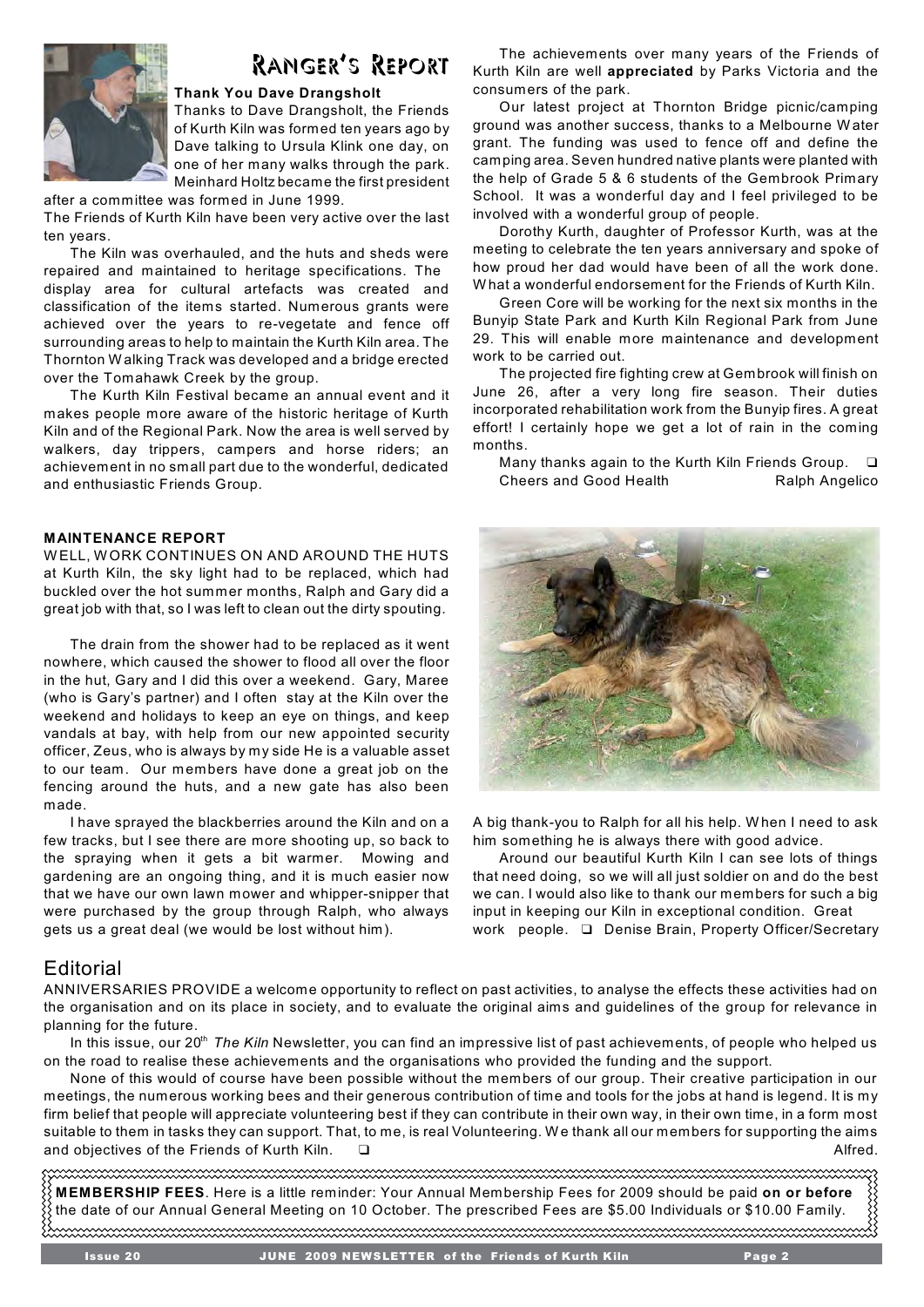# Around the Kiln

### The Friends of Kurth Kiln celebrate their tenth anniversary.

*In retrospect it is just amazing how quickly these ten years have passed. But looking through the minutes and the activities' folder it becomes obvious that the Group has achieved much and experienced a lot in these ten years. Our membership has risen dramatically from the original twelve Founding Members, and it is with grateful awareness of all their individual contributions we reflect on the past ten years.* 

**THERE ARE THE MANY PROJECTS**, starting off with repairing the Kiln's steel structure and replacing the two missing doors, (one door was found in the bush, the other was recast), creating the three display windows at the big shed to promote the kiln's heritage and provide historic information to the casual visitors, making the water wheel and constructing its dam and the protective heritage fencing around it. Another big project was the construction of the commemorative Thornton Track and the bridge over the Tomahawk Creek.

The Kiln's history and its heritage is, and has always been, high on our agenda. Over one thousand of the many movable heritage items found on site have now been categorized and either placed on display or wrapped and stored in the shed; a computer archive was created and two Interpretation Boards have been erected, one next to the Kiln the other at the Caretaker Huts, for self-guided walks though the site's history. Solar power has been installed to provide lights in the shed and power for computer displays and small hand-tools. All these projects were funded by Parks Victoria, and the Friends of Kurth Kiln are very grateful for their generous support of our activities and their helpful and friendly assistance in bringing the projects to reality.

The Friends of Kurth Kiln were also successful in obtaining, over the years, funding from Port Phillip and W estern Port CMA, Melbourne W ater, the Waratah Group and the Australian Government Heritage Trust and Enviro Fund for grants for fencing off and re-vegetating overused areas throughout the Kurth Kiln Picnic and Camping Grounds. Hundreds of students and children of the local State Schools of Gembrook, Hoddles Creek and Cockatoo helped plant the many shrubs and trees. Our aim in this is to give the younger generation a feeling of ownership of the Park by helping to preserve the environment's natural beauty. We firmly believe that it is of great importance and benefit to the future to involve the community and children as much as possible in conservation projects.

From Government Community Services and Small Equipment Grants we have received such nice surprises as our Patio Heaters, the Digital Camera and the very handy Portable Display Board It all started with a Cardinia Shire Council \$500.00 Seeding Grant

**THE NATURAL BUSH ENVIRONMENT** of KURTH KILN, together with its historic past, provide a popular picnic/camping venue for visitors and groups alike. Hundreds of people can be found here some weeks, together with School Groups, Heritage Groups, Church Groups, Probus Clubs, Vintage Car Clubs, W alking Groups etc. the list is endless. Many of the groups enjoy hearing a talk about the history of Kurth Kiln; some like to have a BBQ under the roof of the Big Shed, sitting comfortably on the chairs (donated by the Gembrook Market Committee) around the tables (donated by the Bendigo Bank). The Friends of Kurth Kiln are always delighted to open up for a group, give them a talk and show them around the Kiln site or take them for a short or long walk.

The annual Kurth Kiln Heritage Festival has over the years attracted huge crowds and a dedicated following, and was recognised with a "Festival of the Year" Award in 2005. Together with the numerous displays, the food and historic activities, the highlight is undoubtedly the mock Bank Robbery staged by our equestrian Highland friends, when young and old gather in the Caretaker's enclosure to watch the spectacle of bank tellers, robbers and constables getting entangled. Sadly this year the bush fire restricted this activity.

Part of the many pleasures being a member of the Friends of Kurth Kiln Group are the invitations to participate in Community Meetings by Parks Victoria (visits to other Parks), by the Shires of Cardinia and Yarra Ranges as well as other authorities, like Melbourne W ater and Port Phillip and Western Port CMA. Some are social functions, others are very informative Forums and Seminars. It makes one feel both humble and proud to be part of the State-wide organisation of volunteers.

**SO, LOOKING BACK OVER THE PAST TEN YEARS** it becomes obvious that the Friends of Kurth Kiln Group has been extraordinarily blessed with support from their members, from Parks Victoria, the local Shires, Government Departments and by the local community. W ithout this support the Friends could not possibly have been able to achieve all of those objectives.  $\Box$ 

**We now look forward to the motivating challenges and projects facing us in the next ten years.** 



*Left: Dorothy Kurth, Professor Kurth's daughter and member of the Friends of Kurth Kiln, and Alfred cutting the Anniversary Cake* 

*Right: Celia and Ann (l-r centre) our newly elected Project Managers signing the Activity Sheet for Riet, watched by Jon*

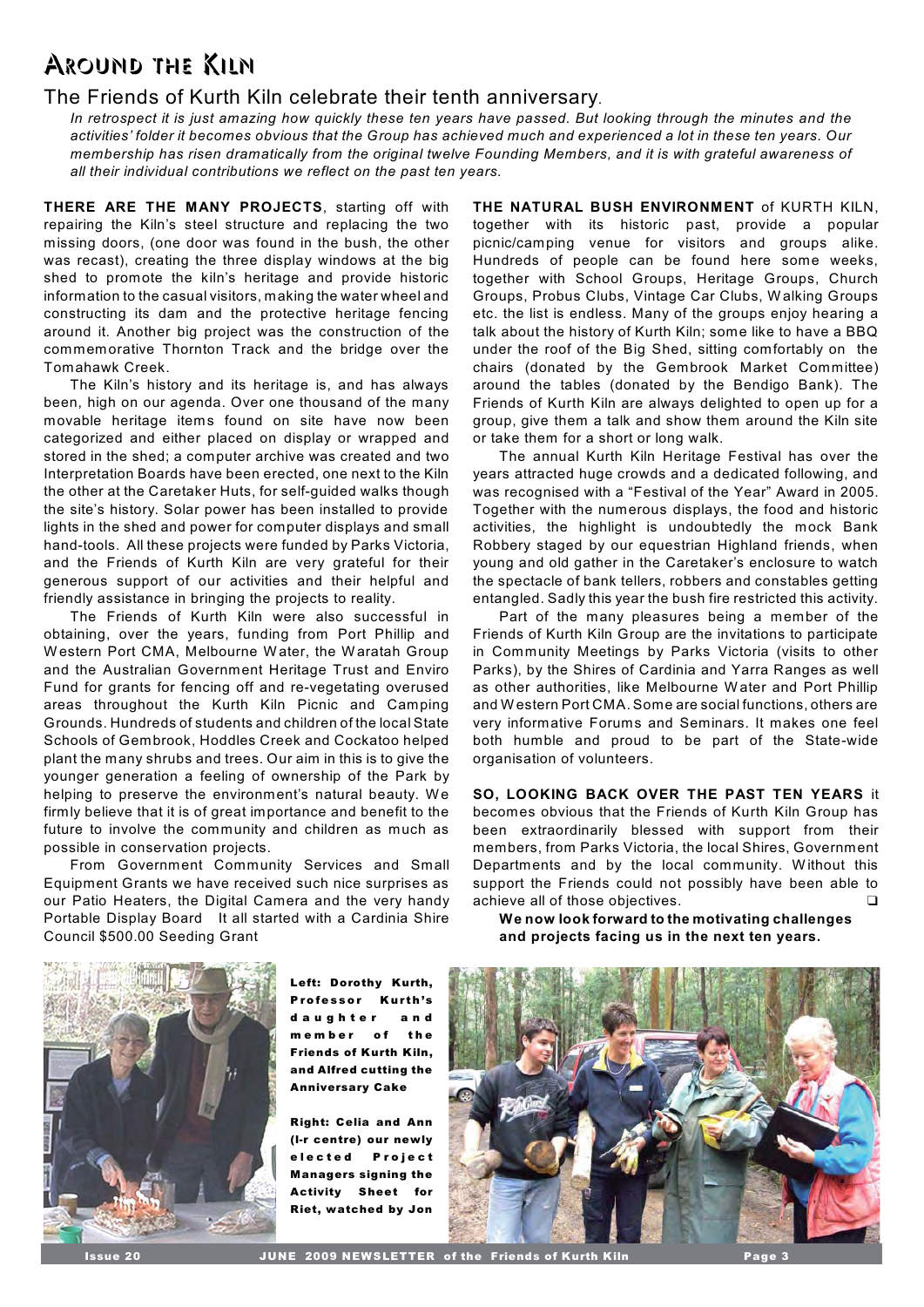## Fencing and Re-vegetation at the Thornton Bridge Picnic area

**TOMAHAWK CREEK IS A TRIBUTARY** stream flowing eventually into the Yarra River. The Friends of Kurth Kiln are aware that with decreasing rainfall it becomes increasingly important to keep the waterways clean and healthy.



*Vivien pointing out various plant species*



People prefer their picnic and camping sites near water, and a delicate balance exists between the demand of the public and the fragile nature of the bush. Picnic grounds and camping area boundaries tend to creep outward beyond the original limits. In their ongoing quest to protect the natural beauty of the bush and the quality of its waterways, and to control potential damage to sensitive creek banks, the Friends group applied in 2008 for a Melbourne W ater grant to fence and re-vegetate an overused area on Tomahawk Creek near the Thornton Bridge. In September members of Melbourne W ater River Health Partnership came to check out the site. The grant application for funding a 250 metres post and wire netting fence and 700 hundred suitable native seedlings, was successful.

On Saturday April 25 Vivien Clark from Maryknoll Indigenous Plant Nursery came to give advice which plants would be most suitable for re-vegetation in this area. Site-work began on Monday 4 May with measuring and pegging out the area to be fenced in. A crew from Parks Victoria came with their machinery to realign the track, fill in the holes and gravel it, allow for drainage, extend the pipe and clear the fence line. Post holes were measured out and drilled for the 50 poles and the poles set into place. At the May working bee the site was alive with busy members measuring, pulling wires, hammering in pickets etc. There were endless tasks to do.

After prolonged drizzly weather it was like a gift from heaven to see the sun emerge on Thursday May 21, the scheduled Gembrook Primary School student



*Ralph from Parks Victoria pointing out some of the issues* 







planting day. The 40 students were brought to Kurth Kiln by their parents. At 9.30 the teachers, Rhonda and Tina, of the two composite 5/6A and 5/6T grades made the roll call before walking to the Thornton Bridge Picnic and Camping site to re-vegetate its boundaries with the 700 trees and shrubs.

The students worked diligently all morning, to make holes for the plants, plant the seedlings, water them in and cover them with the protective bamboo sticks and plastic guards. After the planting the students were given a talk about the Kiln's history and each grade received a certificate of appreciation. The students, the teachers and parents then went on a 2km walk along the Tomahawk Creek Track.

The Friends of Kurth Kiln sincerely thank Melbourne W ater for the Grant, Parks Victoria (especially Ralph Angelico) for all their input to bring this project to reality, and the students, the teachers and parents from the Gembrook Primary State School for their cheerful and friendly help. -







**JUNE 2009 NEWSLETTER of the Friends of Kurth Kiln**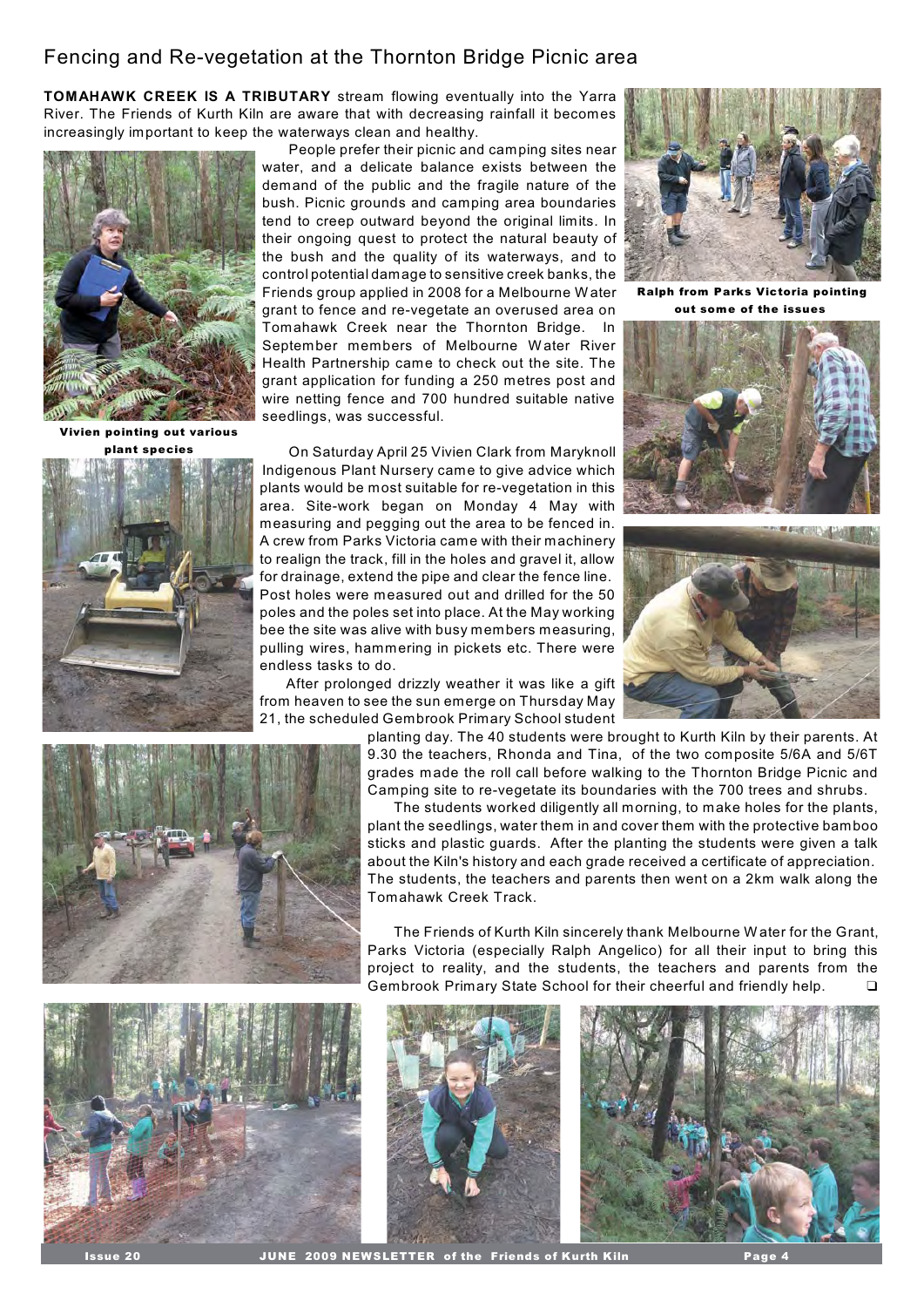## **Cultivating our Heritage**

**FOR SOME TIME NOW** we have a set of historic Gas Producers at Kurth Kiln, donated or given on permanent loan to the group by supporters of our activities from all over Victoria. There are six units in all, all of different make and construction, together making a representative display of the industry at the time. These units have been waiting patiently in temporary storage to be housed in a suitable display for appreciation by the many visitors to Kurth Kiln.

Dick Cleary, member of the Friends of Kurth Kiln and past President of the group, has decided to make a start on restoration



and conservation work on these Gas Producers and has just completed work on the first unit, the "Electrolux" donated by the Falla Family of Donald. The finished product does look almost new. Here is a picture of it. Let's hope it can soon be appropriately displayed in an enclosure befitting its heritage status.



*Ronald Clarke, also a member of the Friends of Kurth Kiln, recently obtained from Mr. Arthur Rhodes an article about Gas Producers and a set of twenty-four photos of Gas Producers fitted to cars and trucks. Documented on the back of each photo was the name of the Unit and often the make of the car. We used this information to produce a display for the display boards at Kurth Kiln and for the portable display board. The different makes and the range of models have been of great interest to many visitors and the information comes in very handy as a visual aid in talks given about the Kurth Kiln history. The article says:* 

**WHEN FUEL WAS SHORT** during W orld W ar Two the principle of the old "Suction Gas" engine, which was being used to generate electricity in many of the towns in Victoria was adapted to the motor car.

Charcoal was placed in the fuel hopper and lit, the suction of the engine drew the gas formed into the cylinders for firing. Sounds very simple, but -! The tuyere where the air entered the firebox generated intense heat and burnt out; the gas required filtering to eliminate the abrasive dust. These gave trouble impurities in the charcoal, clay, stone, earth, etc., formed clinker and blocked free flow and poor or damp charcoal had an adverse effect. But with of all these problems, motor cars could be used.

The cars were generally started on petrol then switched to gas, a manual or electric pump being used in the lighting-up period. As the charcoal was used, refilling the hopper became a drama. The lid was opened and you needed to look in to see how much charcoal was needed to be added at a certain period, which varied greatly; but generally when you had your head over the hopper a violent explosion took place covering you with flame, dust and charcoal.

#### **Drivers of cars fitted with gas producers could be readily recognized by their lack of frontal hair and eyebrows!**

Known makes of Gas Producers are: Jackson, Greig, Electrolux, Kent, Cheney and Pederick – they were all produced in great quantities at the time.

The Friends of Kurth Kiln thank Ronald Clarke and Mr. Arthur Rhodes for providing the pictures and the information.



#### **Cars with Gas Producers**

When fuel was short during World War Two the principle of the old<br>suction gas engine, which was being used to generate electricity in many of the towns in Victoria was adapted to the motor car. many or un cowns ur vectora was stangeted to the flow control of the engine drew the gas formed into the paper and Lit, the suction of the engine drew the gas formed into the cylinders for firing. Sounds very simple, but abuses the anti-volume of the gave trouble - impurities in the charcoal, clay, shows, earth, etc., formed clinker and blocked free flow and poor or damp charcoal, clay, formed clinker and blocked free flow and poor or dam then switched to gas, a manual or electric pump being used in the lighting up period. As the charcoal was used, refilling the hopper ting up personal red the entiredal was used, reming the hopper<br>time a drama, the lid was opened and you needed to look in to see<br>much charcoal was needed to be added at a certain period, which varied greatly; but generally when you had your head over the hopper a violent explosion took place covering you with flame, dust nopper a voicin capacitative and charged and charged and charged. Drivers of cars fitted with gas producers could be readily recognized by their lack of frontal hair and eyebrows! Known Makes of Gas Producers are: Jackson, Kent, Cheney and Pederick - all produced in great qua



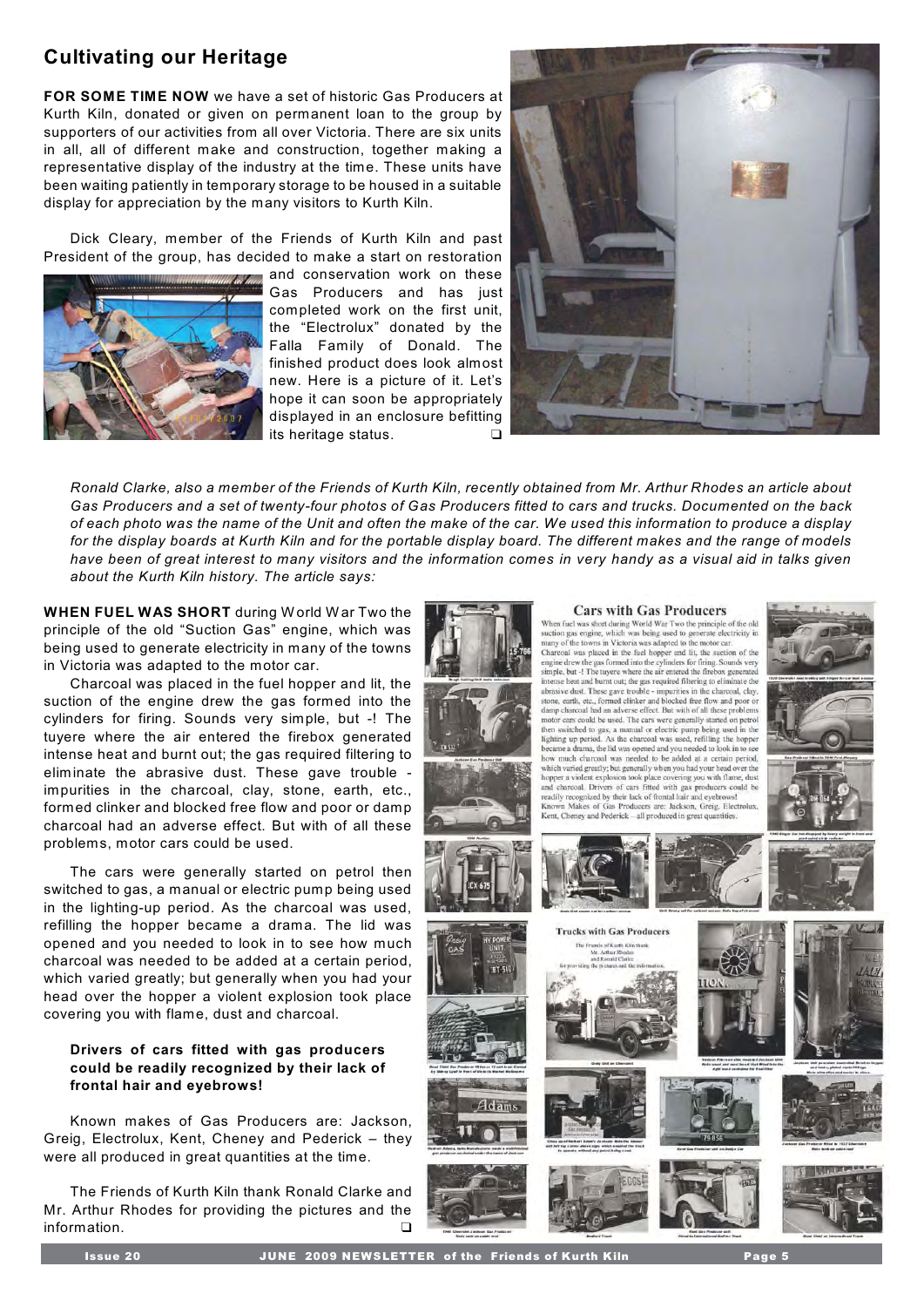### **Kurth Kiln Visitors**

*Kurth kiln is a favourite spot for campers. Many of them tell us that they have come to camp at Kurth Kiln since childhood and are now bringing their children. Yes! we know of a couple who spend their honeymoon at Kurth Kiln and whose children are now teenagers.* 

*During the 2009 Easter Holidays we meet Chris Le Page and her family who camped near the Thornton Bridge. Chris kindly wrote the following about their stay:*

**MY HUSBAND, RUSSELL AND I** were camping at Kurth Kiln over the Easter public holidays with our four sons, their wives and our seven grandchildren (all under five years of age). We also took along two cousins and a friend for a couple of days, so we were quite a large group of 20. We therefore, really appreciated the large camping areas, so we could all be together. It is always so much better to be able to have the tents and caravans together, not separated by fences.

The Park is just beautiful; with the dappled light from the tall eucalypts (with their different coloured trunks), the tree ferns and the clear, clean Tomahawk Creek flowing through. The little ones even had a lovely paddle in the water on the warmer days. The walk from the little footbridge back to the Kiln was very pretty, and easy enough for all age groups, (with a little bit of carrying). It was just amazing to look up at the sky and find those leaves so far up in the air! Very peaceful and rejuvenating. The other campers nearby were all friendly and we helped each other out with firewood and a 'jumpstart' when needed. It really felt that you had escaped the city and could soak up the peace of nature at its best. W aking up with the Kookaburras is special!

It was great to have the flexibility of having a camp fire to sit around in a full circle and have a sing-a-long or just talk together. It is hard to find quality family time with everyone so busy with their own lives. (W e have found that free-form or the fire pits work better for this than the raised fireplaces or those with a back on them – someone always gets cold then!). The Rangers who visited us were very friendly and helpful, giving us maps of the area.

The 'Friends of Kurth Kiln" have done a fantastic job in restoring, maintaining and improving the actual Kiln site! W e enjoyed reading the little pamphlet you left with us. It was wonderful to learn about the Kiln and how it was used. Thank you very much for that. We wish you all the best for your future endeavours..

Kurth Kiln Park is centrally located for us, who come from Heidelberg, Greensborough, Vermont and Morwell. It is even close enough for our eldest son to be able to go back to preach on Easter Sunday morning at Donvale, then return, as well as attend talks at the Belgrave Heights Convention Centre.

Thank you all for the chance to enjoy such a beautiful place. Hoping to return again next year.  $\square$ Chris

*After being given a talk on the history of the Kiln and being shown around the site, visitors often tell us stories of their experiences, some serious, some humourous:*

#### *One lady recalled the following***:**

**ON A WARM AND HUMID SUNDAY**, the Yarra Valley U3A walking group drove to Kurth Kiln for their fortnightly walk. It proved to be a delightful outing in lovely country. Ursula led us along a path through the bush, pointing out any outstanding features, such as the 'feed tree' stretching high towards the sun with its trunk straight and denuded of any branches by the glider possums. We finally reached a road and a tranquil pond with mother ducks and their offsprings.

W e thought we had earned our lunch but the indefatigable Ursula said no, we must first walk another short loop - the Tomahawk Track. This walk was certainly interesting as it seemed to follow a stream and curved in all directions through the bush where we found a variety of attractive wildflowers, some of very bright colours. This "short walk" began to seem long as the day got warmer and more humid but we finally staggered back to the crossroads after about three quarters of an hour.

Feeling sweaty, hungry and a little tired, it was a great joy to find that Alfred was waiting for us, with comfy chairs, a barbecue should we need it, and tea and coffee. W hilst we had our lunch Alfred gave us a talk on the history of the Kurth Kiln which was nearby. This brought back memories for those of us old enough to remember the latter days of the  $2^{nd}$  W orld W ar when we had petrol rationing in Australia and some drivers had charcoal burners attached to their cars. My memories were that there was a lot of stoking of these burners before the cars could be driven.

We are very grateful to our gracious hosts for a happy day spent mindful of the beauty of our national heritage.  $\Box$ 

*Another lady amused everyone by telling a story about their Gas Producer experiences*:

**I REMEMBER DURING THE WAR** we had a contraption on the car with a charcoal burner, and my father coming inside black as the Ace of Spades after putting the charcoal in. As you know, petrol was scarcer than gold nuggets, but we needed transport, and the thing got us to where we wanted to  $q$ o and home again.  $\Box$ 

*Wolfstar, who is a regular camper at Kurth Kiln ,wrote about the 'Wizard in the Woods':*

**WE CAMPED IN THE AREA** near the Thornton Bridge surrounded by the forest and the creek running just behind, where we erected an octagonal yurt for shelter.

A course of study was designed to help people to connect themselves with nature and the ancient ways of our indigenous culture and spirituality. The course may lead some people on their own spiritual journey, and allow them to find connections to Mother Earth and to the Spirit in the same manner as our ancestors once did.

Kurth Kiln is a perfect forest setting for this; the energy of the area is very strong and one may easily flow into a feeling of being part of the natural world there.  $\Box$ 

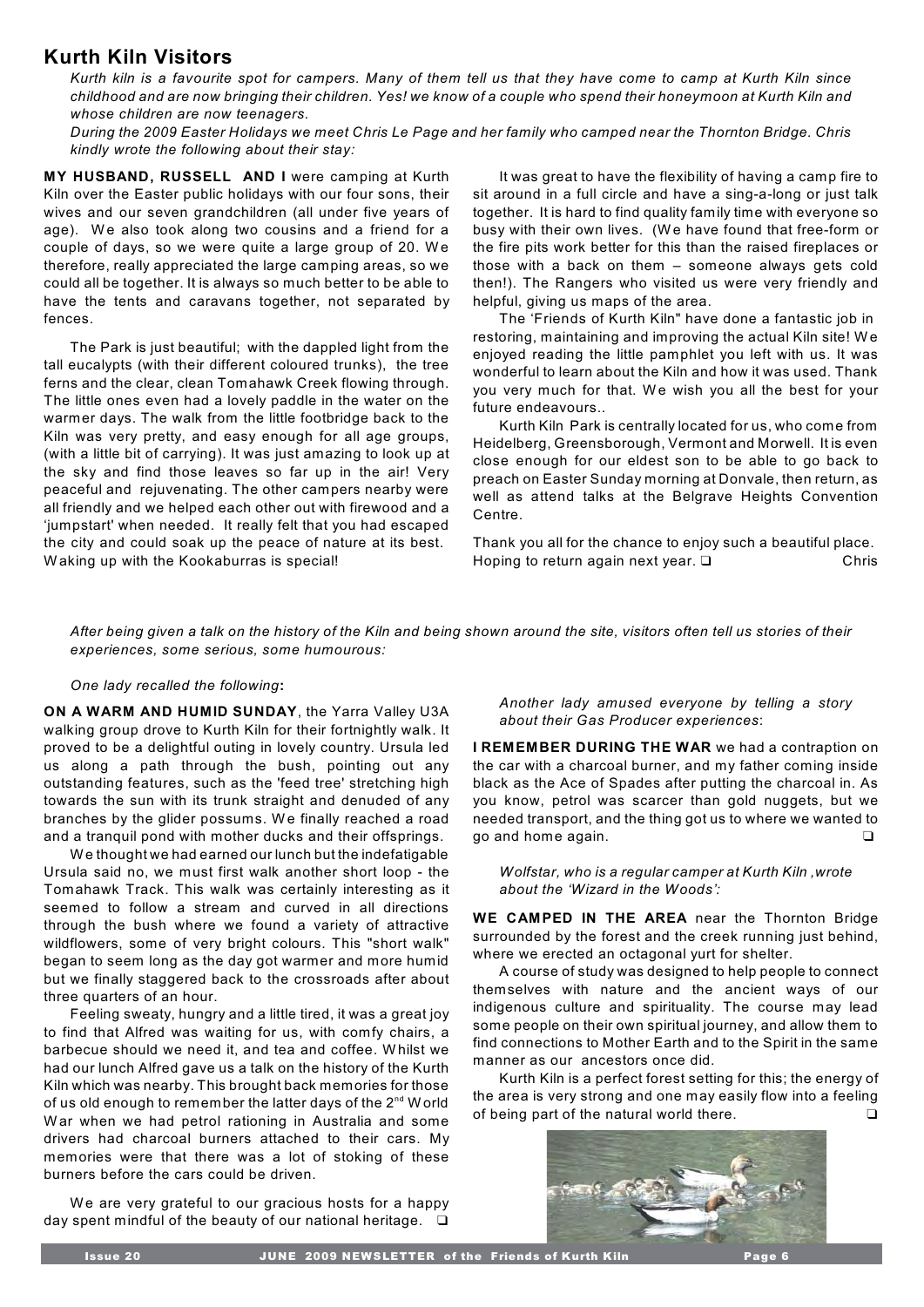# Amongst Friends

## Conversations about Fire and the Environment

**THE 2009 BUSHFIRES** were horrific! People lost their lives, homes were destroyed and thousands of hectares of fauna and flora burnt. Thankfully Kurth Kiln Regional Park was spared. As a precaution Parks Victoria closed the tinder dry Park after the fire started in Bunyip State Park. The Gembrook Launching Place Road was also closed to all but local traffic between the Pack Track and Beenak Road.

Kurth Kiln Park remained closed until mid March. The Park was still very dry upon reopening and Parks Victoria was concerned about the fire danger and discouraged crowds visiting the Park, hence our Festival arrangements for April were cancelled and in its place an Open Day was held with limited advertisement. During the closure no activities were allowed in the Park and the monthly meeting and working bee in February was cancelled. The Park reopened just in time for the "Ringwood Clock Tower Ladies Day Club" to come on their planned March 20 visit.

Members of the Friends of Kurth Kiln were invited on May 7 by Simone Blair, from the Knowledge and Learning Team, Land and Fire Management, Department of Sustainability and Environment to a Power-Point talk by Ranger Andrew Musgrove at Jasper and Carmel Hails' home. Andy, from Parks Victoria Gembrook Office showed a Power-Point and spoke about his personal experiences of fighting the Bunyip fires. He showed pictures of the things he saw, what it was like fighting the fires, and presented data gathered after the fires.

Following the talk Simone invited everyone to take part in a "conversation about fire and the local community and environment". Many questions were asked and people like Anthony Hester, Acting Fire Operations Officer Parks Victoria Dandenong Ranges District Office were there to answer them.

It is hoped that the Power-Point informative and detailed presentation can be shown again at Kurth Kiln at some time later in the year.





# Overall damage on public land

- 26 500 Ha Wildfire, 7950 Ha burnt of the 16, 500 Ha Bunyip State Park
- On public land there are a total of approx 150km of control lines to be rehabilitated (approx 90% complete), 300km of roads and tracks impacted, 4 bridges destroyed or damaged, 12 gates destroyed or damaged, 3 toilets destroyed or damaged, 1 footbridge destroyed and 3 tables/bbqs destroyed or damaged.